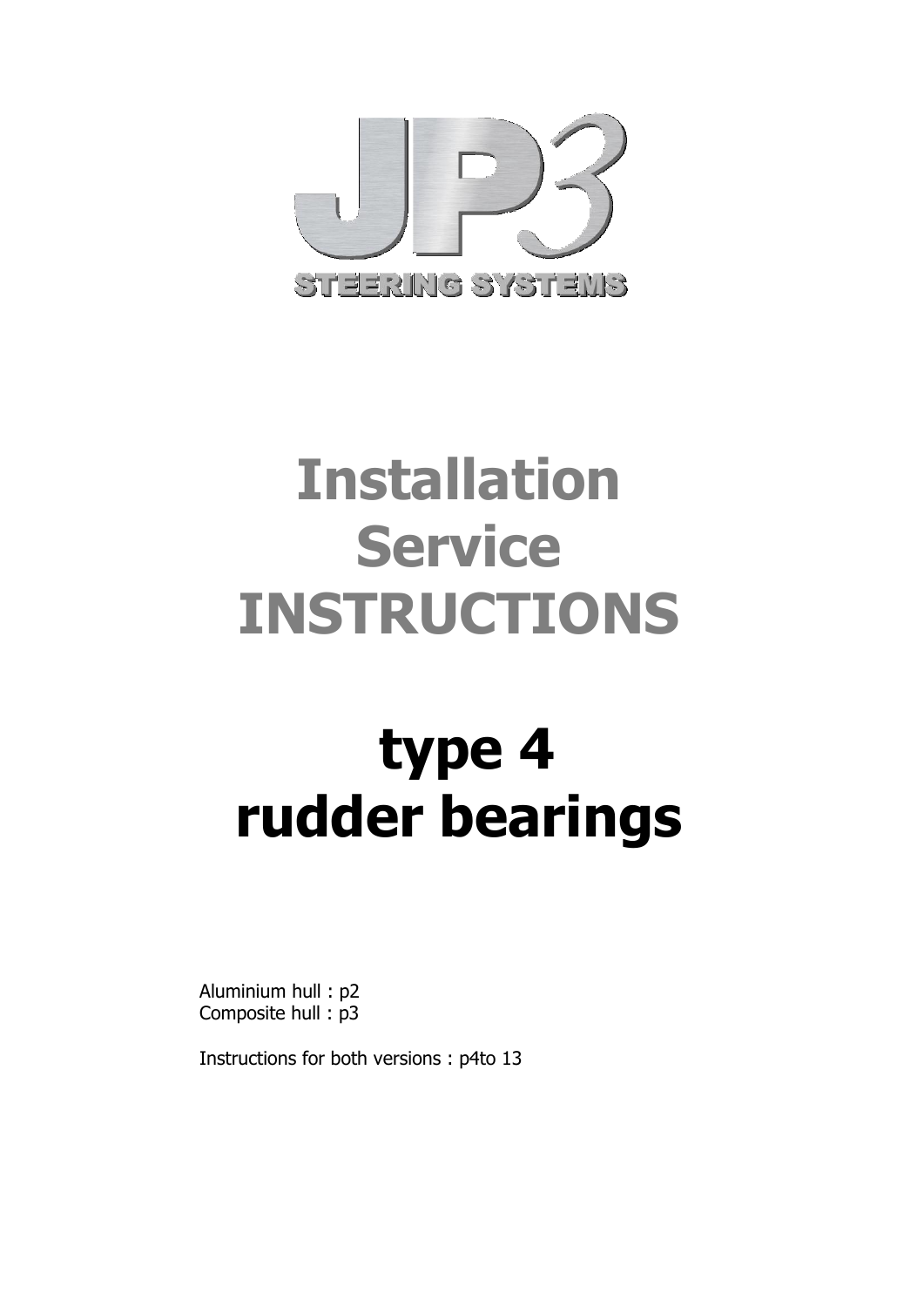# *TYPE 4 BEARING INSTALLATION IN METAL HULLS*



For a new installation the recommended method for installing a Type 4 bearing in a metal hull is in combination with a tapered JP3 composite housing.

These housings are available bearing in two mounting styles, designed for either mount the bearing either internally or externally. Both mounting options use the bearings mounted in a conical tapered housing which is chock fasted into the metal hull structure.

The use of the composite housing between the bearing and the chockfast allows the bearing to be removed for future maintenance.

# External Mount

The bearing housing and bearing are installed so the bearing can be removed outwards. The bearing is retained in the hull by fasteners through the composite housing and an extended metal flange from the hull structure.

# Internal Mount

The bearing housing and bearing are installed so the bearing can be removed inwards into the boat. The bearing is retained in the hull by fasteners in through the external flange into the supporting hull structure.

### Metal Stocks

The mounting detail for mounting a rudder with a metal stock is the same as the internal mount.

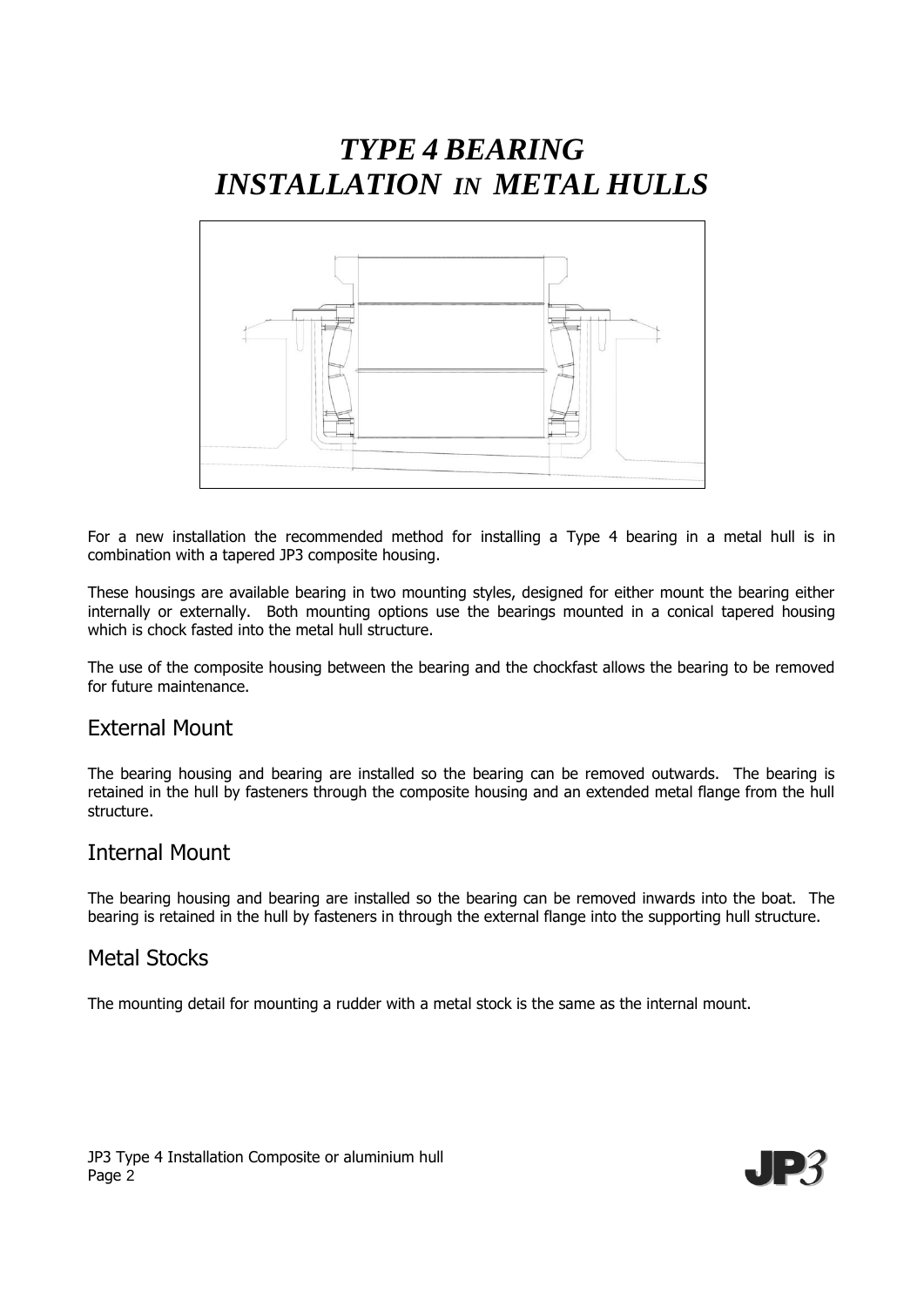# *TYPE 4 BEARING INSTALLATION IN COMPOSITE HULLS.*



Our tapered **Type 4** bearings designed to be installed with our GRP housings

These bearings and housings are available in two mounting styles, designed to either mount the bearing externally or internally

# External Mount

External mount bearings feature a conical tapered housing.

The bearing housing and bearing are installed so the bearing can be removed outwards. The bearing is retained in the housing by fasteners in through the return flange.

### Internal Mount

Internal mount bearings feature the same a conical tapered housing with the addition of an external flange.

The bearing housing and bearing are installed so the bearing can be removed inwards into the boat. The housing is bonded into the hull shell with the external flange up for a lower bearing.

The bearing is retained in the housing by fasteners in through the external flange.

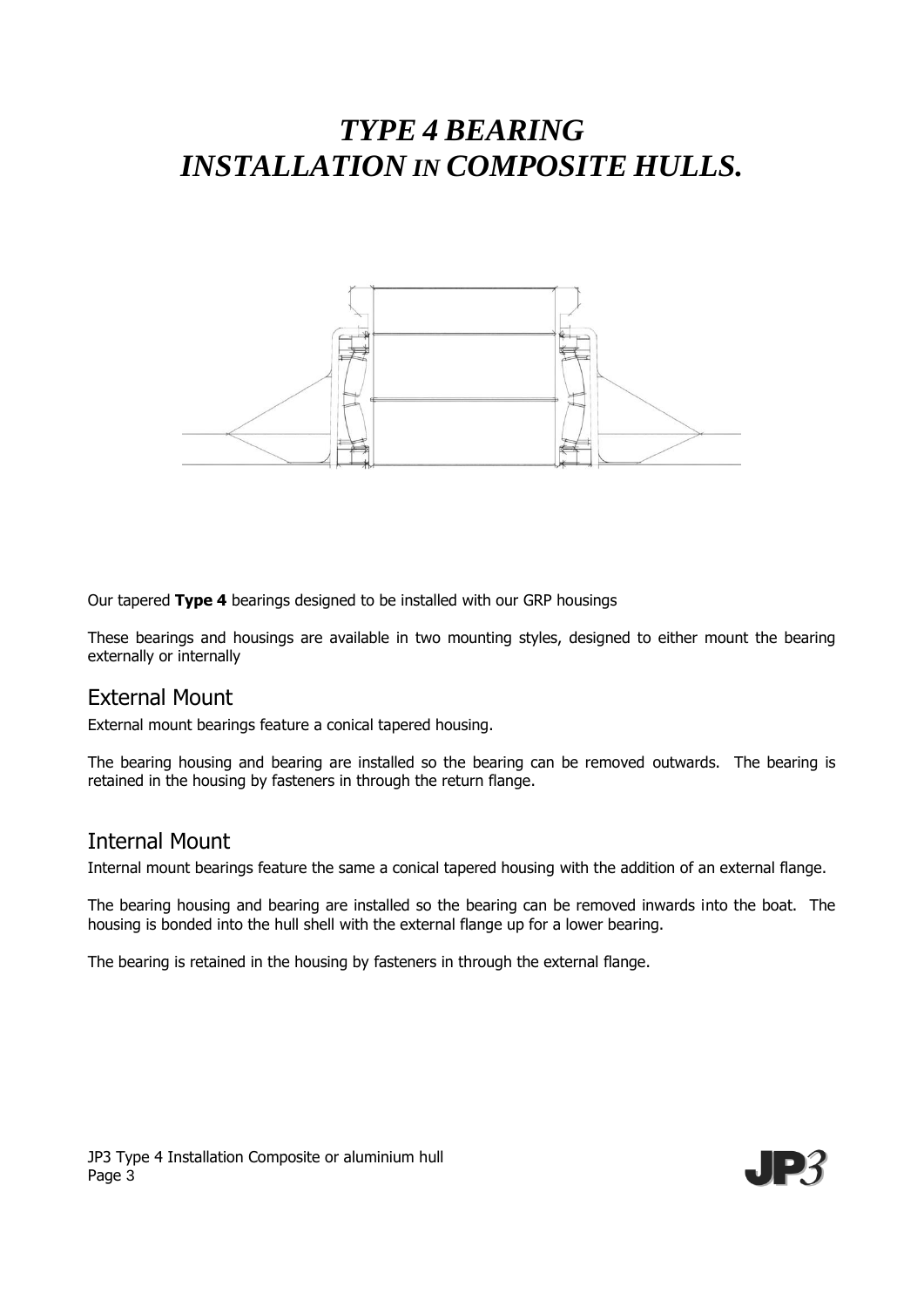# INSTALLATION

Three typical Installation Layouts are shown on pages 4-7 Lower Bearing External Mount Lower Bearing Internal Mount Top Bearing

#### **G.R.P HOUSINGS**

Remove peel ply from GRP housing and position the housing on the hull or deck.

Laminate the bearing and supporting structure in accordance with the designer's specification.



When laminating the housing, it is recommended that you place the rudder bearing into the housing to make sure the housing keeps its original shape.



Only laminate on the sides of the housing, making sure **NO laminate (especially carbon fiber)** comes in contact with the bolts that fix the bearing in the housing.

#### **BEARING INSTALLATION.**

Type 4 bearings leave the factory lubricated and ready to install.

Once the housing is laminated in place. Lightly grease the external surface of the bearing especially in way of the external o-ring



It is recommended a small bead of silicon sealant is applied in the upper corner edge of the housing. For an external mount bearing this should be applied in the upper internal corner of the housing. For an internal mount bearing on the inner edge of the upper flange, inside the ring of bolts

Slide the rudder bearing in the housing and tighten the fixing bolts.

#### **SEALING THE BEARING IN THE HOSUING**

The Type 4 bearings are sealed in the housing by one of two systems.

#### **TYPE 4**

The original Type 4 series external mount bearings are fitted with an o-ring just above the lower seal carrier. The bearings are shipped with the fasteners that hold the seal carrier on the opposite side of the fixing bolts loose (As shown in Picture A)

These fasteners also clamp and expand the outer o-ring seal making the bearing watertight.

After installing the bearing into the housing, tighten all the bolts of the seal carrier to squash the o-ring (As shown on picture B).

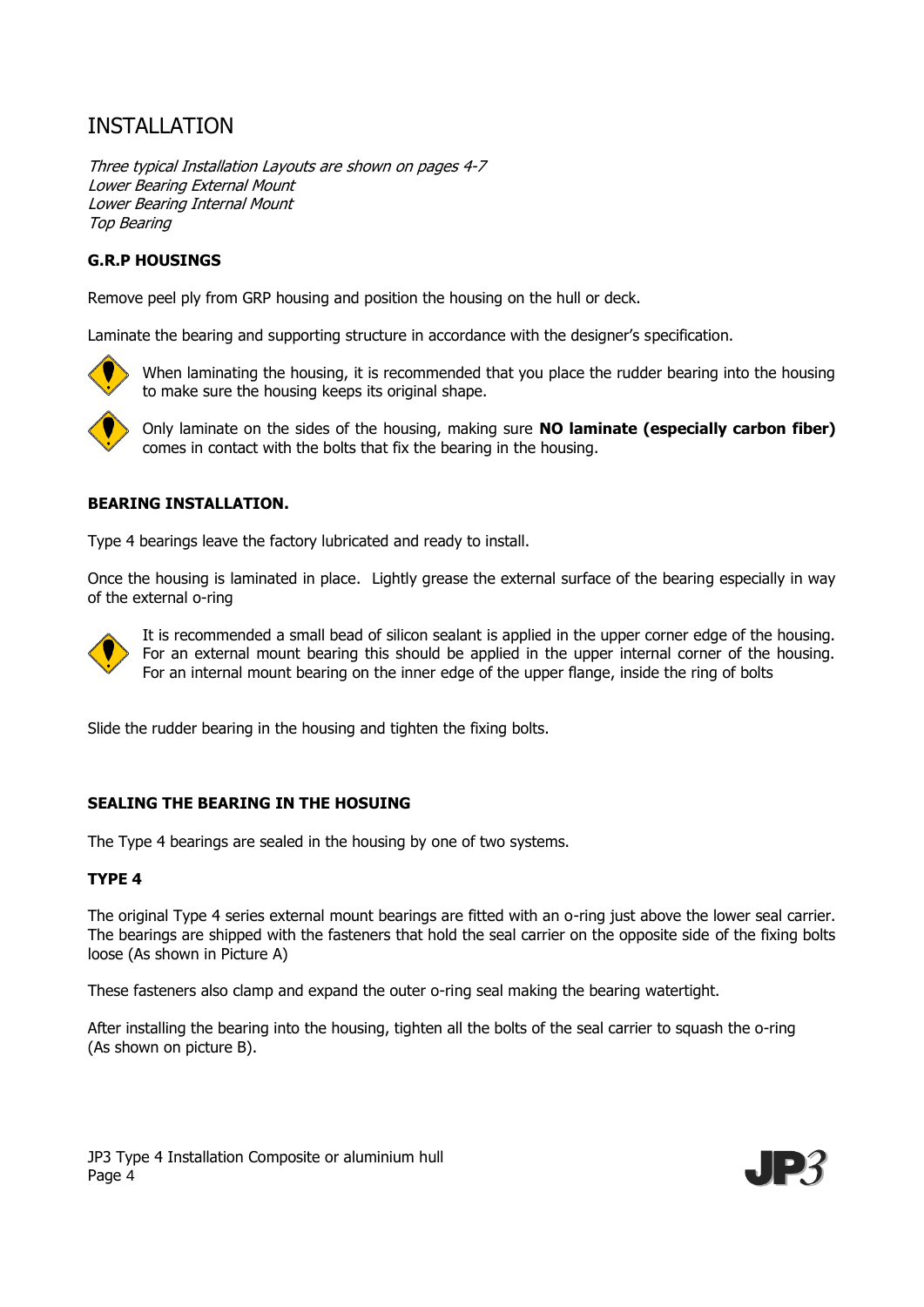

#### **TYPE 48**

The new Type 48 series have two o-ring grooves machined in the outer race. While there are two grooves only the groove nearest the hull (or deck) should have an o-ring fitted.

Ensure the outer surface of the bearing is lightly greased and O-ring and groove is well greased before installation (As shown in Picture C)

The action of fitting the bearing into the tapered housing provides the o-ring. (As shown in Picture D)

For a bearing mounted internally crush is provide in the same way. The o-ring will be as shown in Picture E.





Do not paint or antifoul the seals.

Do not use any resin, gel coat or any sort of glue or paint on the upper and lower plates of the type 4 rudder bearings.

Please note the bearings are adjusted in our workshop. Do not dismantle them.

#### **RUDDER STOCK SLEEVES**

Remove peel ply from Rudderstock sleeve.

Make sure the rudderstock sleeve is fitted with the chamfered edges up

Laminate the sleeve in accordance with the designer's specification.

JP3 Type 4 Installation Composite or aluminium hull Page 5



-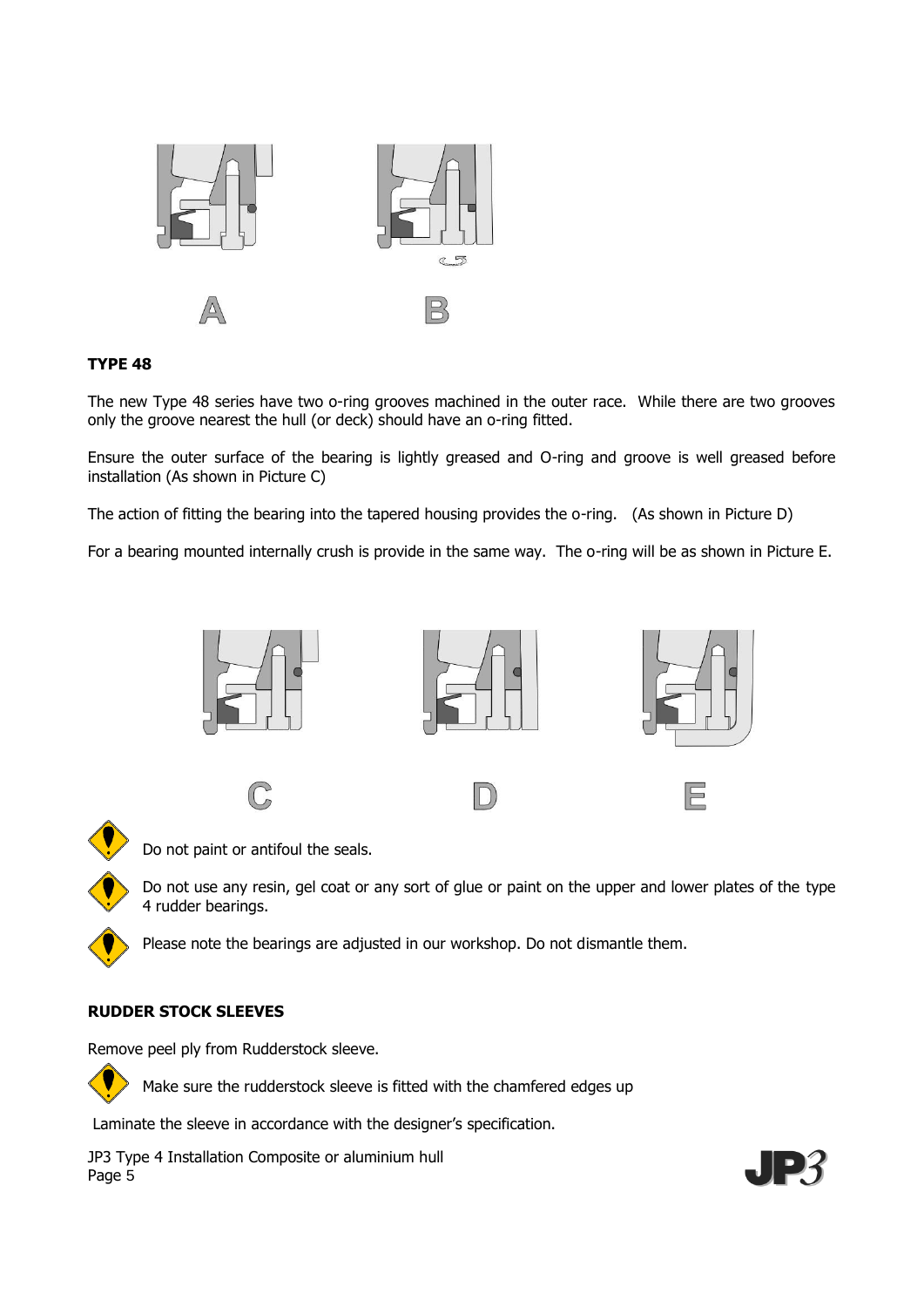

When gluing the sleeve, it is recommended that you place the sleeve in the rudder bearing make sure the sleeve keeps its original shape.

#### **RUDDER INSTALLATION.**

Lightly grease the surface of the stock before fitting in order not to damage O-rings.

Fit the rudder retaining rings as the rudder is fitted, adjust rudder height and clamp.

## **MAINTENANCE**

While no further immediate maintenance is required the rudder bearings like all moving parts will require cleaning and maintenance. This can easily be scheduled around other work and haul outs.

We recommend the following schedule as a minimum.

#### **ANNUALLY**

When the boat is hauled for underwater maintenance such as the antifouling the rudder bearing should be inspected externally and for movement.

#### **EVERY SECOND YEAR**

When the rudder is removed is a good time to also remove and inspect the rudder bearing.

#### **EVERY FIVE YEARS - SERVICE**

The rudder bearing is removed and returned to the factory for a full service.

Typically this will involve disassembly, a full clean and reassembly with new seals. JP3 has a large dealer network and in a lot of locations a local agent can service bearings.

The exact schedule of when a bearing may need servicing is very dependent on usage and the need to service the may vary.

# SERVICING.

It is preferable that Type 4 / 48 bearings are serviced by the factory or a JP3 agent. The main reason for this is there may be parts needed, other than the seal kit, that are not always obvious from an external inspection and these need to be made at the factory.

However to service the Type 4 / 48 bearings it is a relatively simple process. Prior to disassembly and servicing contact the JP3 factory for the appropriate service kit for your bearing.

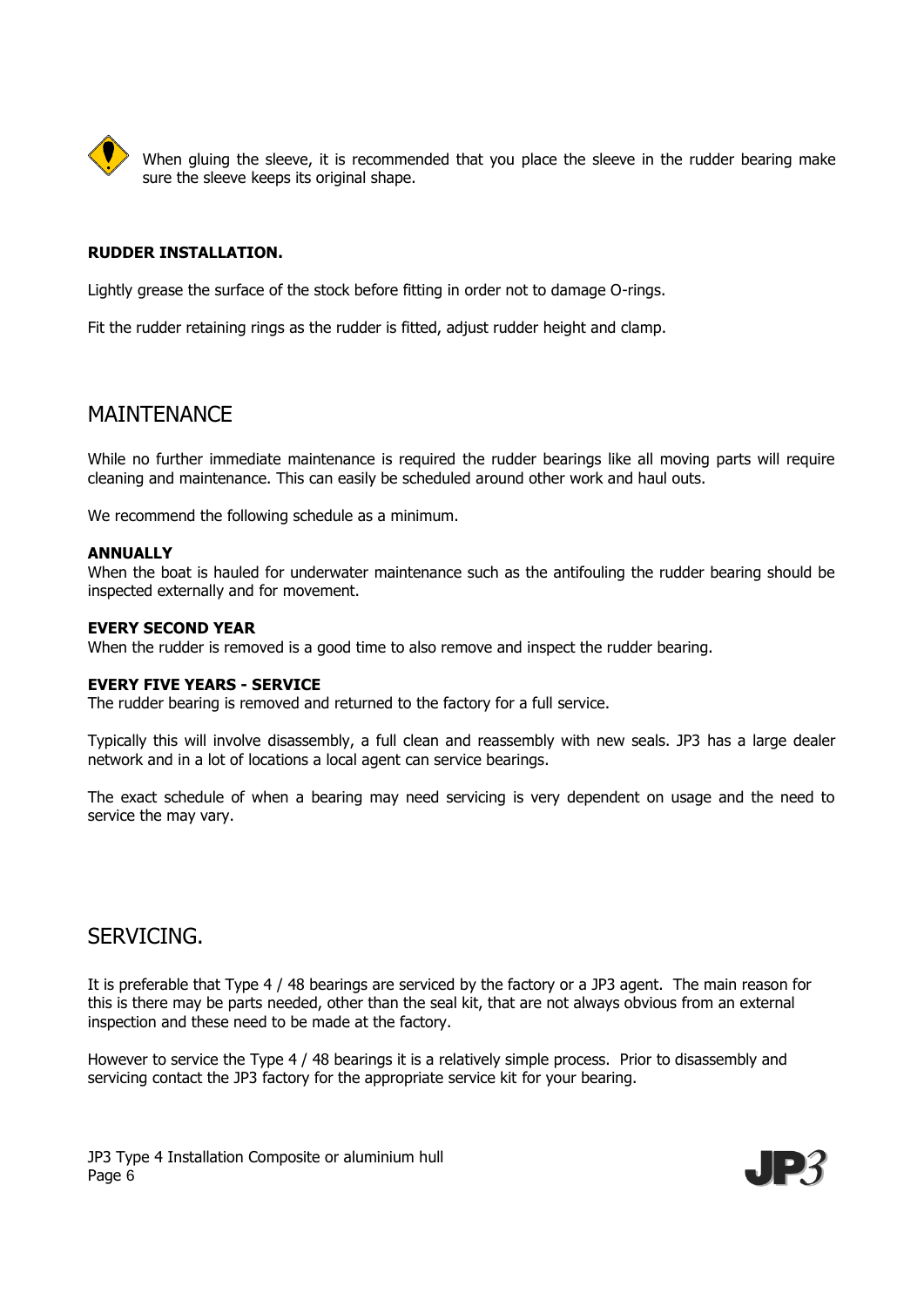#### **SERVICE KITS.**

A service for each bearing is available from the factory or a JP3 Agent. You will need to the bearing part number, i.e. 48.22.30.

These kits contain

- Bearing Seals
- Internal and external O-rings
- A tube of grease
- Silicon oil for lubricating the outer race
- Special tool for in situ lubrication of the bearing if needed.

#### **DISASSEMBLY.**

Remove the seal carrier from each side of the bearing by loosening and removing retaining Hex Head screws.

The seal carriers may be tight on the main outer race as a result of age. The carriers are fitted with threads plastic plugs to allow for jacking screws to be fitted to help separate the parts.



Before you continue, count the number of rollers visible in the outer row and note this down.

While the two roller bearings have an equal number of rollers in each row, the three roller bearings do not and there are more rollers in the middle row. Counting the number of rollers in the outer will record this for reassembly.

Place the bearing on it's side and rotate inner race so the rollers fall out.



The inner race can now be removed.



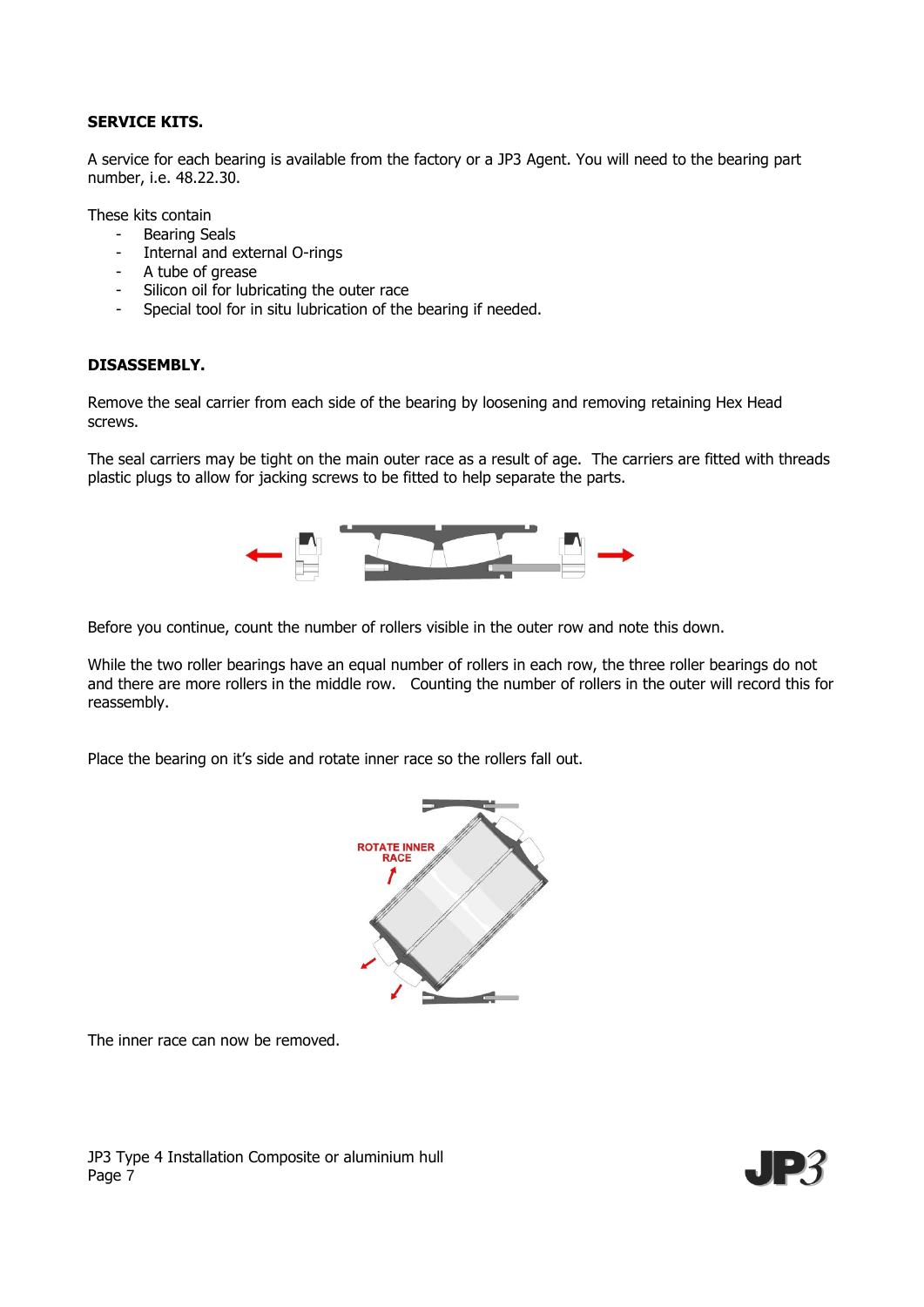#### **CLEANING AND INSPECTION**

Thoroughly inspection and clean all the parts with a solvent cleaner such as 'Wax & Grease Remover'.

If there any signs of corrosion, contact the factory for advice.

When cleaning take special care not to damage the surface. DO NOT USE any sharp scrapers such as chisels.

#### **RE-ASSEMBLY.**

Prior to reassembly, lubricate the inner spherical surface of the outer race with the silicon oil supplied in the service kit.

Position 4 -5 rollers in the inner race aligned with the rolling direction.



Fit the inner race inside the outer race so that it is sitting on the row of 4-5 rollers.

If you are servicing is a three roller bearing position the inner race so the 4-5 rollers are in the middle roller track.



Rotate the inner race and 4-5 rollers so the opposite side of the roller track that has the first 4-5 rollers in it just exposed at the upper edge and a roller can be placed in the track.

Fit the rollers in the track and slide these down until the track is filled.

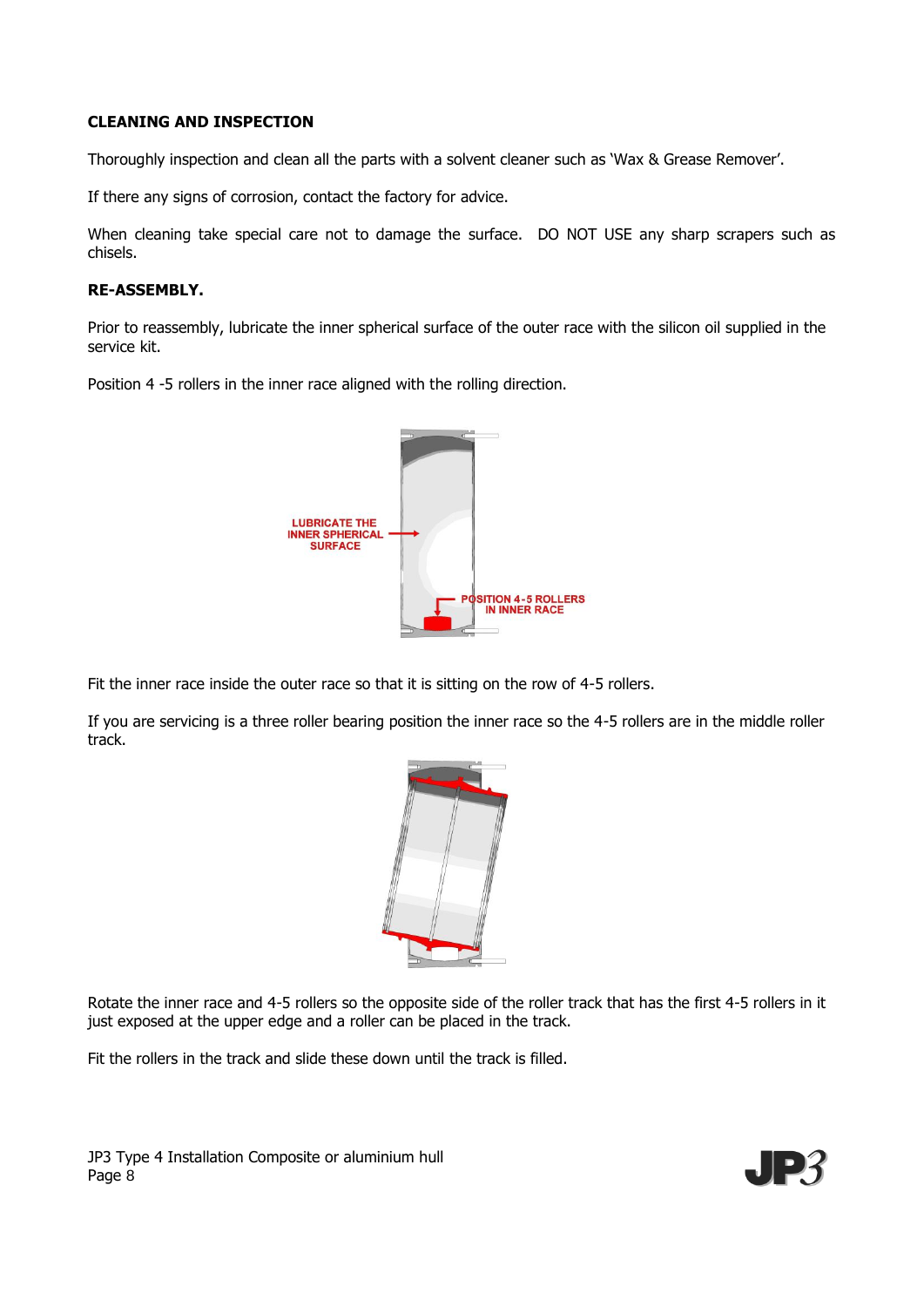Remember if you are re-assembling a three roller bearing the middle track will have more rollers than the outer tracks. Refer to the number of rollers you counted prior to disassembly.



Rotate the inner race and the first track of roller in opposite direction so the other roller track is just exposed at the upper edge and a roller can be placed in the track.

**NOTE:** Rotating the inner race like this will allow the rollers in the first track to fall out. You must hold these rollers in the track. This can be done with a cupped hand.



With rollers fitted to both (or all three) tracks rotate the inner race straight and check the bearing operation.

The bearing should run freely and align easily.



Before the seal and seal carriers are fitted there are number of surfaces that need to be lightly greased to assist with the sealing on the V-ring seals and seal carrier.

Lightly Grease the inside surfaces of the seal carriers where the V Seals rim.

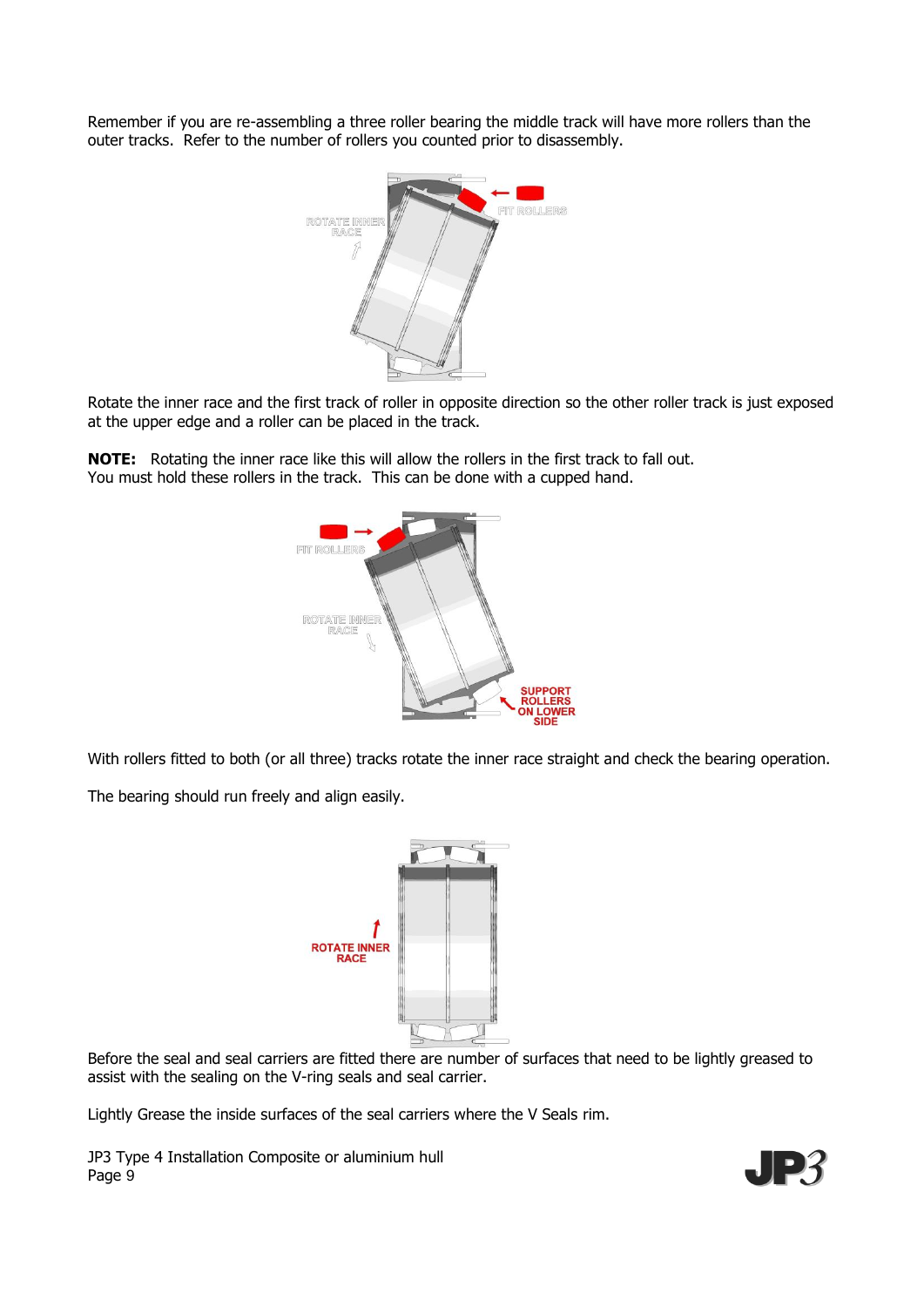

Fit each V-seal and seal carrier.

#### **SEAL ORIENTATION**.

The lips of BOTH seals should be away from the water so the water pressure pushes in the seal lip.



The un-stretched V-Seal has a smaller internal diameter than the matching surface so it needs to be stretched and worked onto the inner race.



The seal and seal carrier are fitted together. The process to fit the seal is a little like fitting a bicycle tire to a wheel. Fit the seal in the seal carrier and stretch the seal over the inner race at the same time, working your way around the diameter.

Make sure the lip of the seal is inside the groove in the seal carrier. If not the seal will leak and will be damaged. This can be done with a visual check. It is possible to lift the seal carrier enough to see if the seal is correctly located.

Turn the bearing over and repeat the process with the second seal carrier.

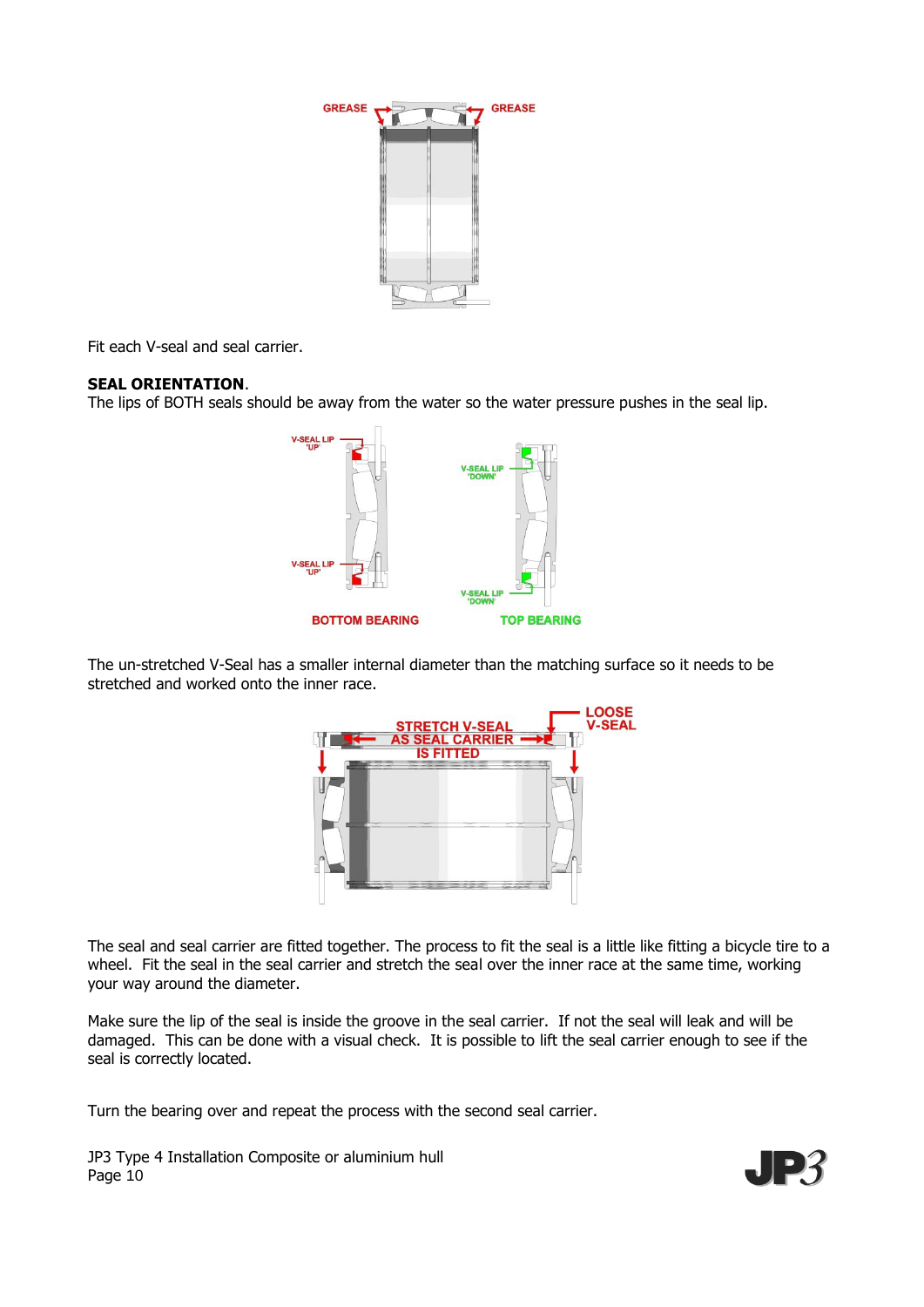Make sure the v seal is the same way as the first seal. Note the seal will be up the other way in the seal carrier as the bearing has been turned over.



Check the seal in correctly located in the seal carrier.

Refit and tighten the fasteners using a Zinc Chromate anti corrosion paste such as Duralac or equivalent.

Check the operation and articulation of the bearing. Depending on the size the bearing may be hard to turn by hand. This is normal

Refit fit the external and internal o-rings. The bearing should be reassembled ready for installation.



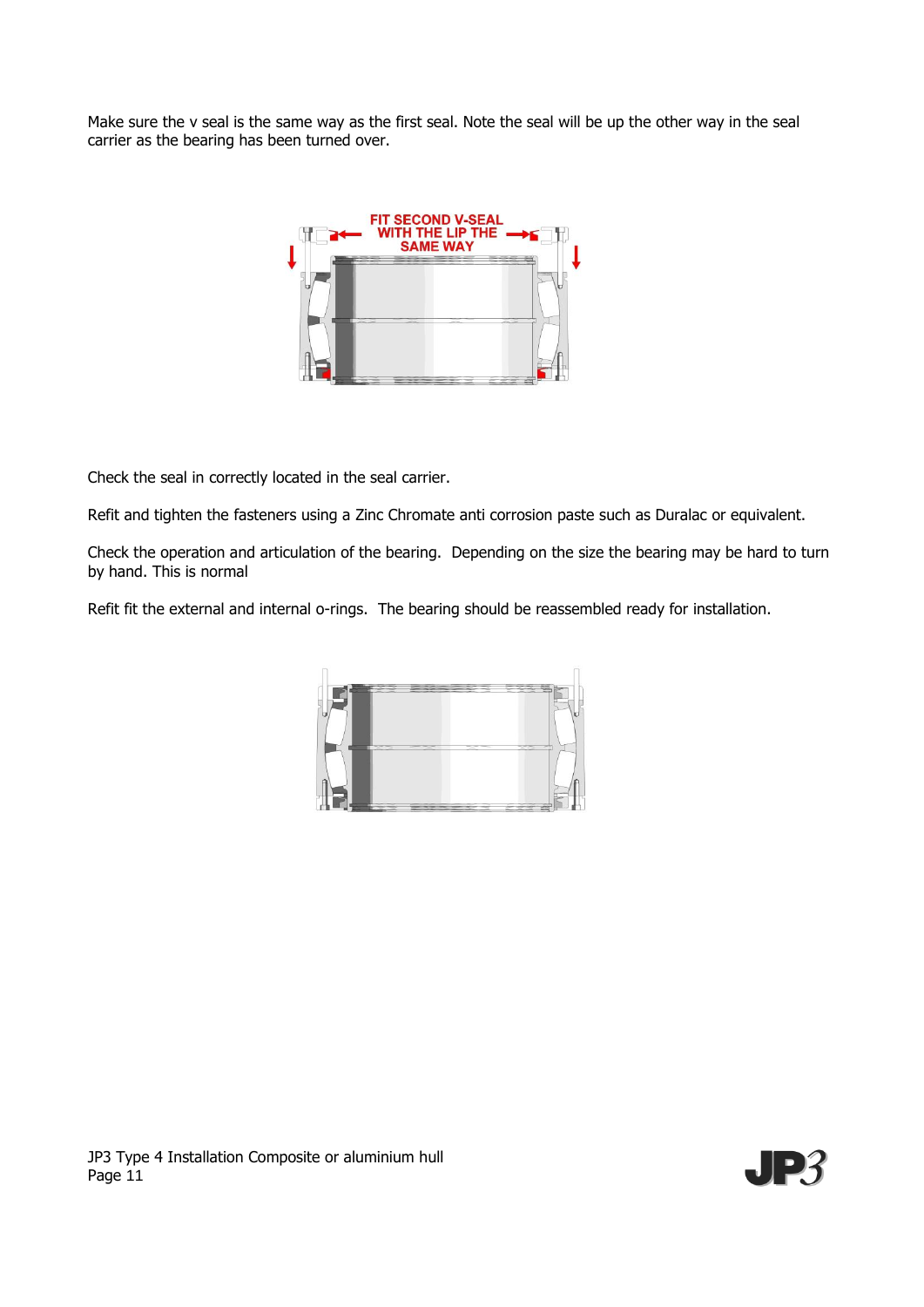# LUBRICATION

Type 4 bearings do not need regular lubrication. The bearings are shipped with the outer races from the factory with the outer races pre-lubricated with silicone oil.

On rare occasions some bearings make a noise which sounds like a large creak. This noise occurs when the rollers are trying slide under load in the outer race as the rudder stock deflects and is more likely to occur the boat is reaching in waves. The rudder loads up the bearing rollers which grip in the outer race and do not always slide. At some point as the rudder deflects the grip 'releases' result in the noise.

This noise can usually be eliminated by adding a small amount of the silicone oil to the bearing in quite a simple procedure. Identify which bearing is

It will be necessary to loosen and lift the rudder retaining ring to provide better access to the top of the bearing.



Make sure the rudder is adequately supported and cannot move.





With the tool supplied, hook the inner edge of the seal to provide access to the rollers



Add a few drops of the silicone oil supplied through the gap in the seal. Rotate the rudder back and forth to help distribute the oil through the bearing. The oil



Be careful to ensure the silicone only goes in the bearing as it can contaminate areas that may need to be painted.